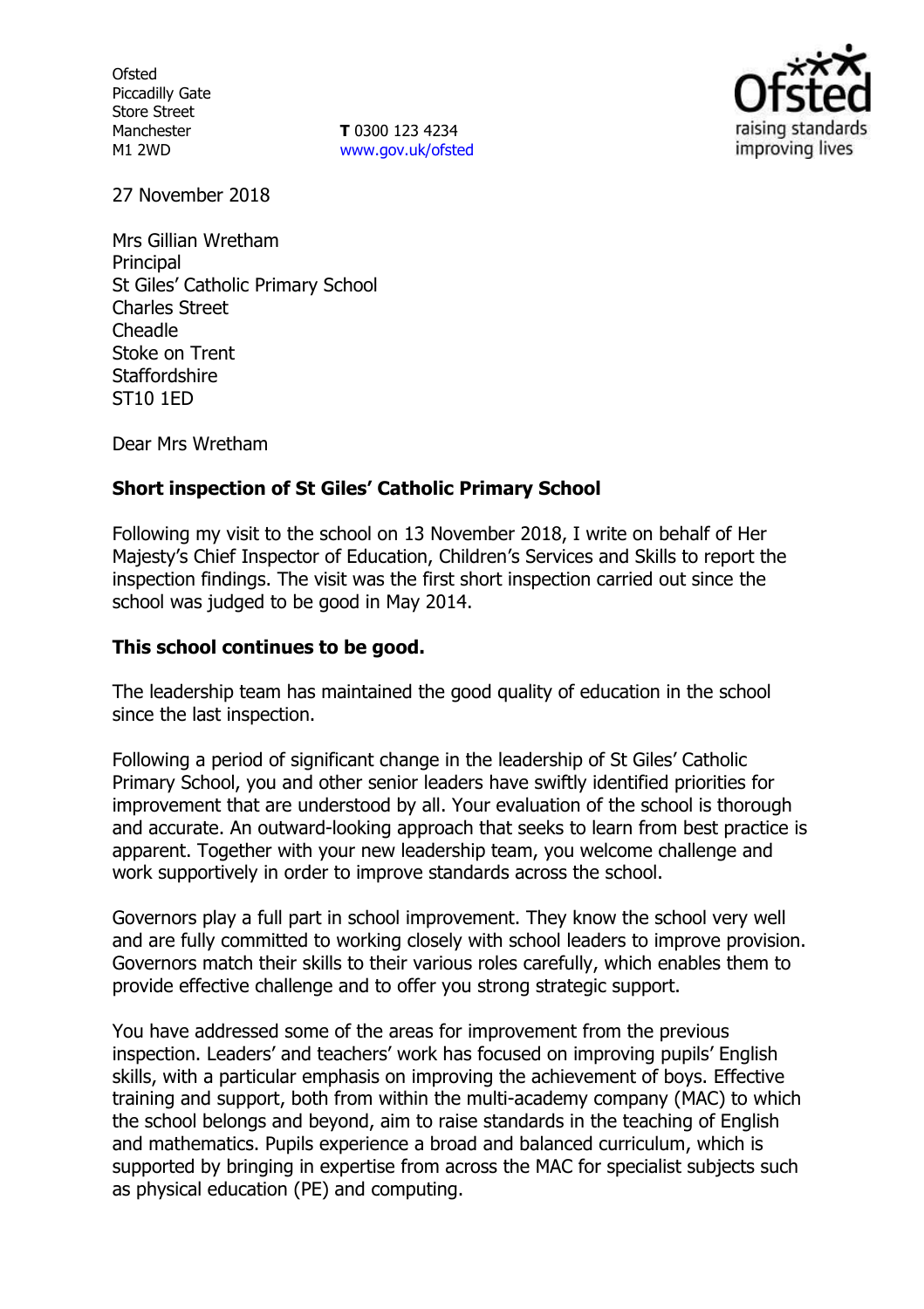

Pupils are polite and confident. They demonstrate the utmost respect towards one another and adults both in and out of the classroom. Pupils are keen to talk about their school, saying that teachers know when to help someone and that all of the new staff are really kind. They enjoy learning and are keen to help each other. Pupils try hard in their work and demonstrate exemplary behaviour in lessons. They are given responsibilities in school, such as taking on the role of school councillors, and they actively participate in charitable fundraising. Involvement in these sorts of activities ensure that pupils are keenly aware of the importance of helping other people who are less fortunate than themselves.

Children achieve well from the secure foundations established in Reception, where the majority of children achieve at least a good level of development. The teaching of early reading is a strength of the school. The standards in the Year 1 phonics screening check are above those of pupils nationally. Attainment in reading, writing and mathematics in key stage 1 has been greater than the national average for a number of years. However, achievement in key stage 2 has been inconsistent, particularly in English.

Parents and carers are very positive about the school and speak highly of the successes their children achieve. Those parents who responded to Parent View, Ofsted's online questionnaire, and those who spoke to me at the start of the day were complimentary about the staff and the support their children receive. A typical comment was that staff 'go out of their way' to keep parents informed of their child's progress. Parents were supportive of the initiatives you have introduced to encourage pupils, and boys in particular, to read both at home and in school. However, more work is needed to actively engage more parents in supporting their child's reading comprehension skills at home.

### **Safeguarding is effective.**

St Giles' Catholic Primary School places a high priority on keeping all pupils safe. Leaders, including governors, ensure that all safeguarding arrangements are fit for purpose and that staff training is fully up to date. The school's safeguarding policy meets statutory requirements. Appropriate agencies are involved where necessary and the introduction of an electronic system ensures that all concerns and incidents are recorded in detail.

Pupils and most parents are confident that issues are followed up. Pupils are clear that they are safe in school. They say that bullying rarely happens in school and, if it did, they are confident an adult would intervene. Pupils are taught how to keep themselves safe in different situations.

Attendance is carefully monitored, and positive action is taken to ensure that pupils attend regularly.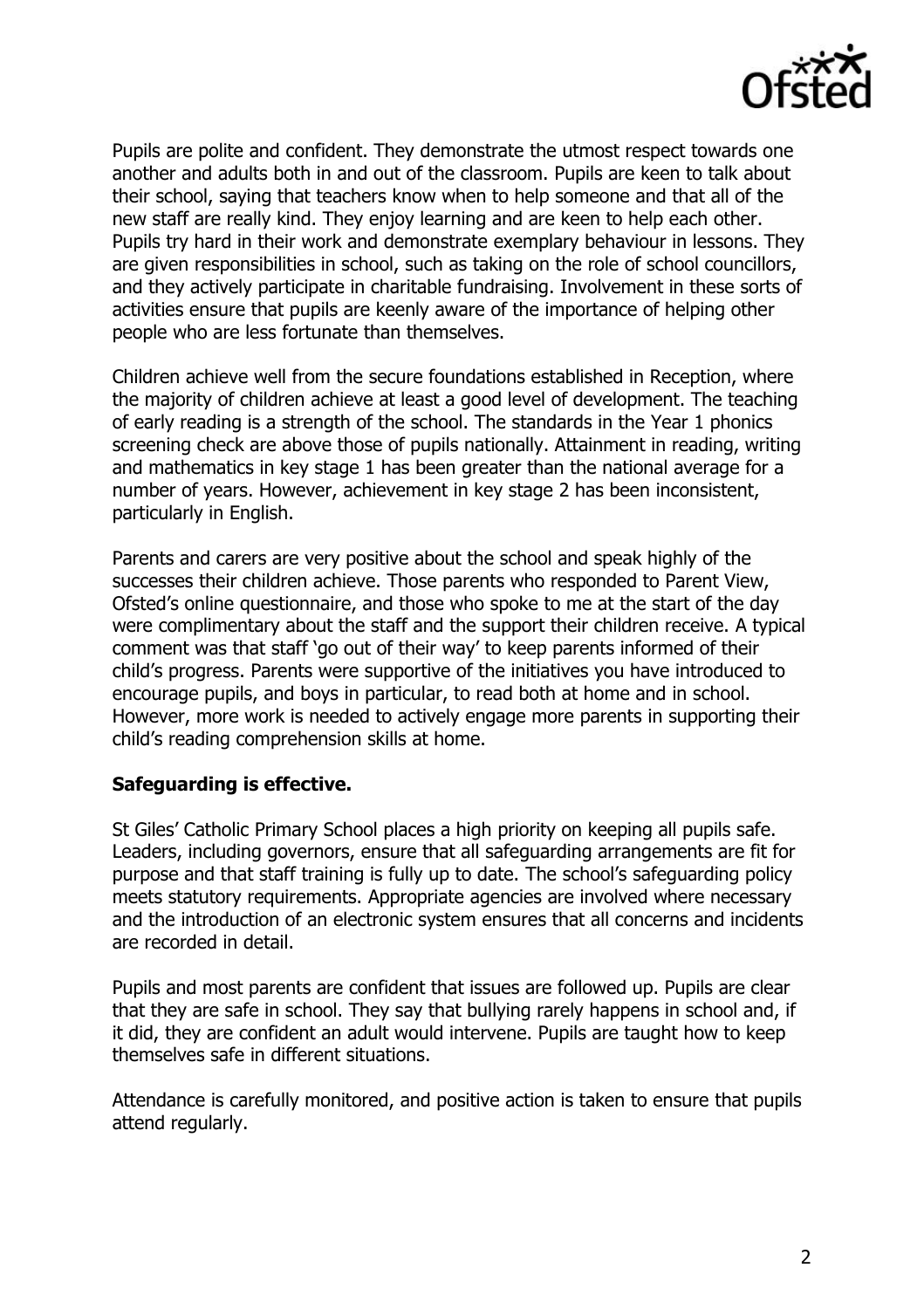

# **Inspection findings**

- During my visit, we agreed to focus on how well boys in key stage 2 were being stretched and challenged to develop their reading and writing skills. This was because the performance of boys in reading, writing and grammar has been below that of girls for the last three years. Prior to the inspection, you had rightly identified the need to raise attainment for boys and all teachers understand that this is a key school improvement priority.
- You have provided targeted support to improve the progress pupils make in writing and have implemented a system of self- and peer-assessment strategies. Prior to teachers providing feedback, pupils are now beginning to use checklists to peer assess their writing, which helps them to identify areas for improvement. However, this is not yet consistently embedded across the school.
- In order to inspire boys to read and write well, you have introduced 'Wow' weeks, focusing on themes to engage pupils. For example, the focus on 'journeys' captured pupils' imagination and encouraged them to extend their writing creatively.
- We also explored how effectively teaching is improving pupils' knowledge of spelling, punctuation and grammar. This was a development point from the previous inspection and is still an area for improvement, particularly in relation to the performance of boys. The new marking policy means that teachers are more vigilant in correcting basic errors in, for example, capitalisation and punctuation. However this is not yet fully embedded.
- **Effective training in the teaching of reading, mathematics and writing has** increased teachers' knowledge and understanding of the requirements of the new curriculum. Expertise from across the MAC has contributed to the success of this training.
- You have rightly identified the need to ensure that all staff are able to contribute effectively to improving the progress pupils make, particularly in key stage 2. You have identified the need to reorganise support staff so that their skills and experience can be matched to classes and subject areas in order to maximise their impact. Where this has taken place, pupils are now well supported in their learning and adult intervention is more effective.
- $\blacksquare$  Effective training, led by the vice principal, is beginning to contribute to improved teaching of reading comprehension skills, particularly in key stage 2. This has been complemented by investment in non-fiction and fiction books to engage boys as enthusiastic readers.
- Leaders have implemented a rigorous assessment system that is closely monitored to ensure that pupils are making the progress they are capable of. School leaders use this information to identify appropriate support for pupils who fall behind and need to improve. The MAC calendar ensures that monitoring and moderation activities take place at regular intervals.
- **Pupils'** outcomes in English have varied over the past three years. You have ensured that accurate assessment of writing is now secure through robust moderation and detailed monitoring of each pupil's acquisition of skills.